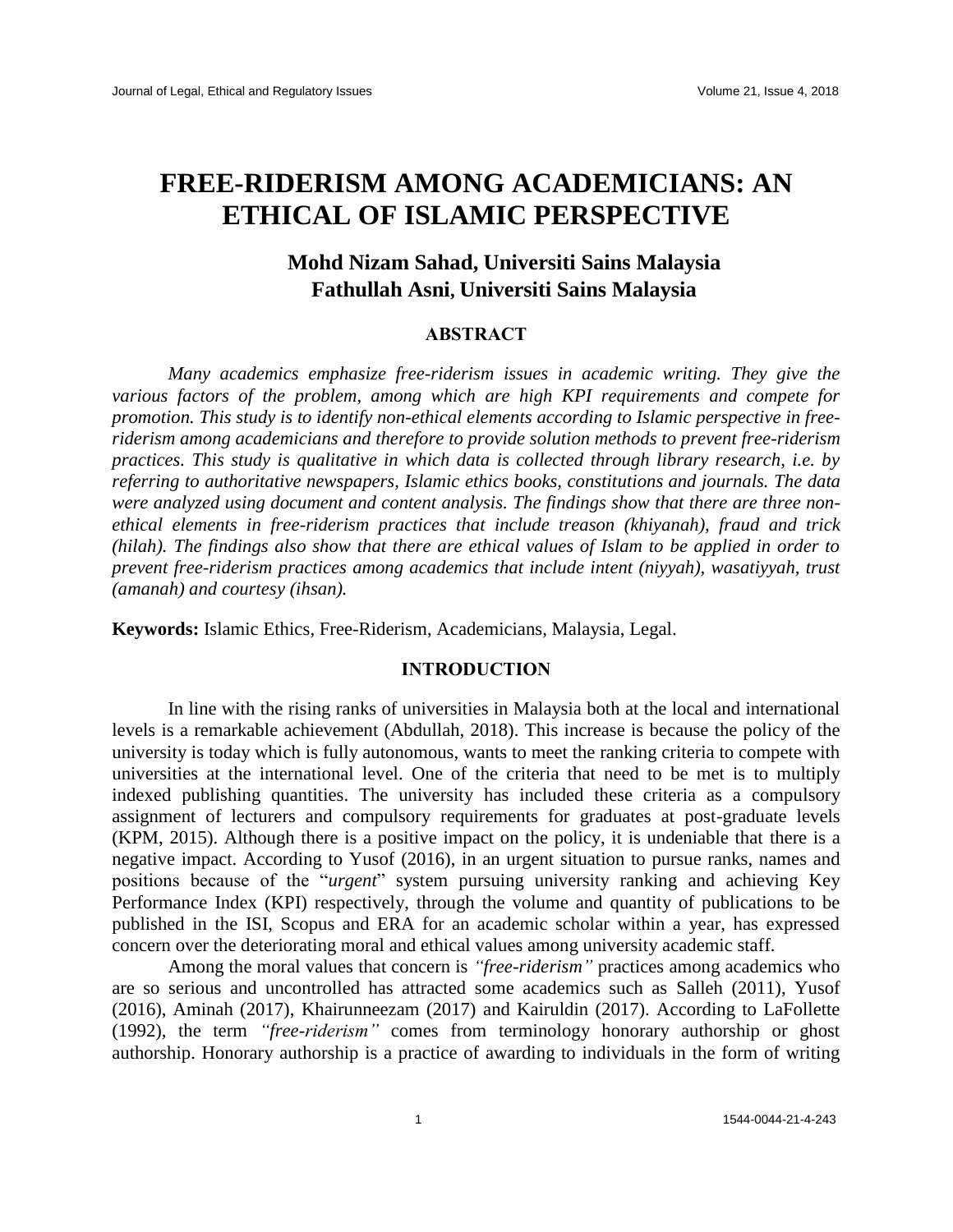names in writing without significant contributions. According to Hashim (2010), a *"freeriderism"* term is termed as guest writers, honorary authors, and ghostwriters. Usually the author is an individual guest, who holds a position or influence who does not contribute in writing but is listed as a writer. The perch writer goes without the knowledge of the individual while he does not contribute in writing. While ghostwriters or ghost authorships are writers, who hide or hide their names over certain factors.

According to Salleh (2011), there are seven conditions to qualify someone to put his name in academic writing. First, actively involved in generating the authenticity of academic writing ideas. Second, it is necessary to develop academic writing designs actively. Third, responsible for observing and collecting data. Fourth, academics play a leadership role according to their respective capacities in carrying out the study. Fifth is involved in the process of writing academic materials, not only against the draft manuscript but revision of the manuscript. Sixth, responsible for the final manuscript of academic writing. Seventh, able to defend the academic publications according to their professional discipline.

In Malaysia, this *"free-riderism"* or honorary authorship is widely used among academics in various fields of study (Yusoff, 2016). Salleh (2011) lists five forms of *"freeriderism*" practices that occur among academics in Malaysia. First, put the supervisor's name upon the supervisor's request in writing that done entirely by the student. Second, put the supervisor's name by appreciation to the supervisor in reviewing academic writing work. Third, there is a pact between academicians to put their names on the written academic writing. Fourth, put a friend's name or contact to help them despite not contributing anything in the academic writing. Fifth, put the name of a friend or other academic contact because of the sharing cost of the presentation or publication.

The issues as above mentioned are contrary to the Islamic Ethical in regarding the dissemination of knowledge in Islamic Perspective. The knowledge should be acquired and disseminated with pure and godly intention. For that, Islam has comprehensive in terms of its approach to knowledge. Academician must realize their responsibilities to do something always in good manners and in ethical ways, either in obtaining or disseminating of knowledge. So that, a good character that's promotes virtuous action is manifest or embodied in academician (Huda et al., 2016). Since religion is also an important feature of the country, then every job in the civil service of the country should be in line with Islamic values. Hence, this problem should not be the case for the highly respected society of the public because academicians are expert and are referred to as scholars by society.

#### **RESEARCH METHODOLOGY**

This study uses document analysis to obtain data. According to Jasmi (2012), document analysis is a method of obtaining relevant information from printed material in the form of documents. Hence, researchers conduct document analysis such as mainstream newspapers, journals, religious books on *"free-riderism"* practices and *"free-riderism"* practices based on Islamic ethical perspectives. The data collected will be analyzed using the content analysis method. According to Yusof (2004), content analysis is a research technique by concluding systematically and objectively based on the data obtained in the form of documents.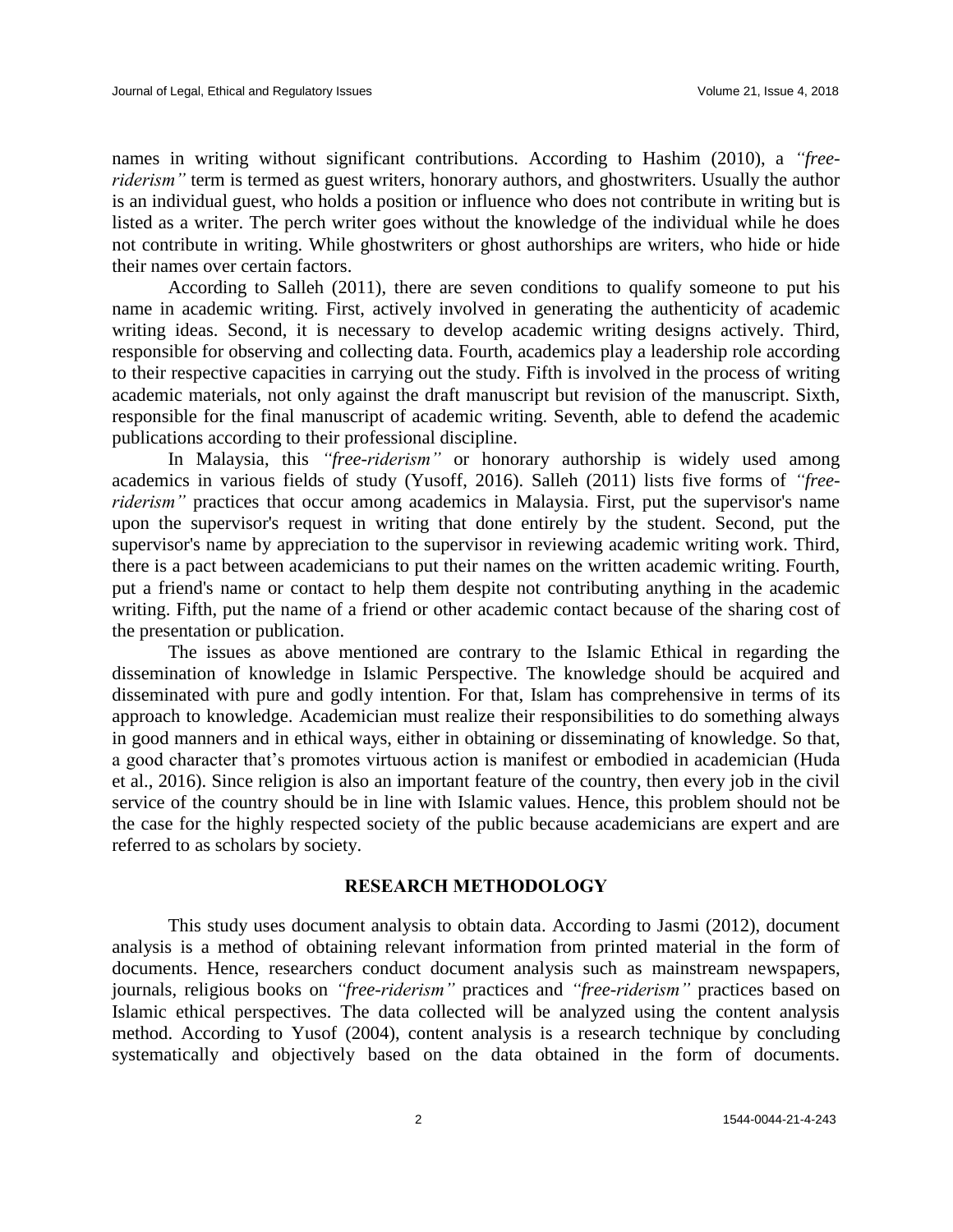Accordingly, based on research on the collected data, researchers will issue non-ethical elements in *"free-riderism"*.

#### **RESULTS AND DISCUSSION**

#### **Non-Ethical Elements in Free-Riderism**

Islam prohibits the use of an illegal way to achieve good goals. This is based on the method of Usul Syarak which means:

#### *"To achieve the goal cannot use the wrong way" (Al-Bu'la, 2012).*

There is no doubt that pursuing a good position for local universities in the international arena is a good thing. Similarly, achieving the annual work targets set by employers through KPIs. However, it cannot ignore ethical principles that are one of the three religious pillars apart from aqidah and sharia. Referring to the problems found in *"free-riderism"* practices, the researchers found that there were three unethical elements in the practice of treachery, fraud and trick.

Treason may be intended as an act of do not carry out responsibilities and trust granted to a person whether or do not do it, do it without much enthusiasm or deliberately executing it imperfectly. Al-Qurtubi (2006) defines treacherous acts as cruel and hides something. Treason can also mean the reduction, the fraud, the concealment and the secrecy. According to al-Zahabi (2013), treason is one of the major sins. There is a link between treachery and *"free-riderism"* where academics are entrusted by employers to produce academic articles as a major task but do not do so well just to put the name in an article which is endeavored by others without academic contributions from the academics.

Cheating is a bad character and bad deed. According to al-Zahabi (2013), the law of deceit is an illegal and great sin based on the Quranic verses and hadiths. Deceit or lie is associated with a *"free-riderism"* practice when one puts his name in an article without any contribution directly. This is because the name placed in an article is to inform the public that the article is the result of the research. Frauds also occur when someone claims that he is doing research in an article either directly or indirectly as telling the other by speech or writing.

According to Ibn-Qudamah (2014), a trick is an act that externally permitted to acquire the unlawful things. Such an act is a deceitful way of achieving the purpose of allowing what is forbidden by Allah. The trick is illegal according to the *ijmak* of Companions. The link between trick and *"free-riderism"* is although the practice is voluntary, the author of the article allows the name of the other person to be placed without any direct contribution, but the consent is forbidden because Allah forbids helping with unethical matter (Qur'an 5:2) In addition, although *"free-riderism"* are named as cooperation in business affairs, it is still prohibited because Islam values the contents and objectives of an act, not just names or practices.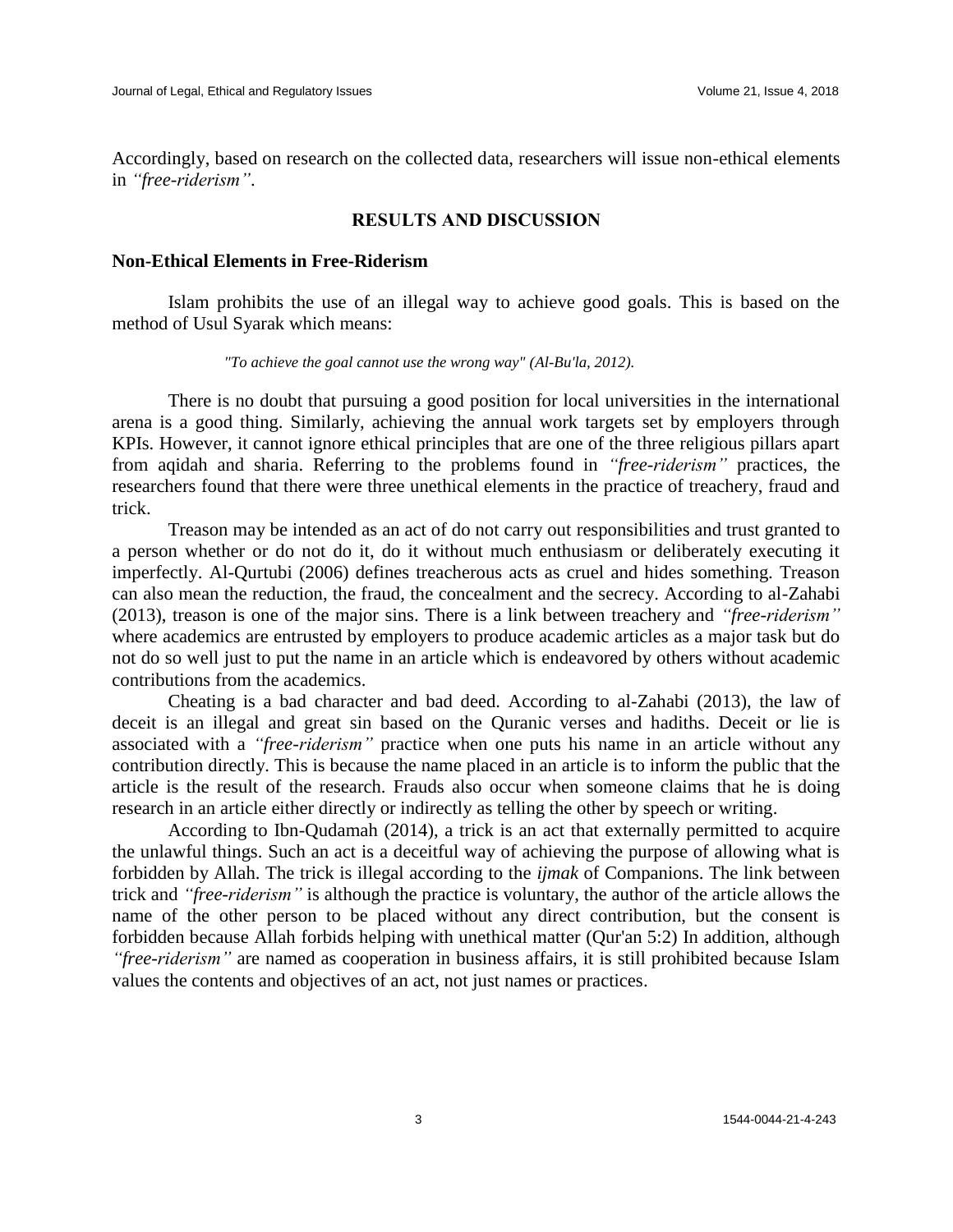#### **Solution Suggestions on Free-Riderism Issues**

*"Free-riderism"* practices can bring negative impact from various angles, either from the point of religion and work ethics. It is also difficult to know by others because it is done in secret, so the researchers propose some concepts to be applied as internal supervisors in human beings to avoid *"free-riderism"* practices that apply elements of intention, *wasatiyyah*, trust and courtesy.

The intent is a very important element in Islam until religion recognizes such a practice based on one's intentions. It is based on the Prophet's Word which means, "Every practice is accompanied by intent" (Al-Bugha & Misto, 2009). Hence, the element of intent should be taken into account by every researcher as if good intentions but incorrect actions are wrong. If the intention is wrong but with the right act is wrong. However, "*syarak"* wants the right intentions and deeds. Intention is an inner element of human thought and heart that will give birth to deeds. Hence, if someone thinks to do well, then he/she will do a good thing. Therefore, if the researcher thinks to conduct a transparent and honest study, then he/she will avoid making a *"free-riderism"* in his/her study.

According to Kamali (2015), *Wasatiyyah* is an important element in Islamic ethics; *wasatiyyah* is something that requires proper right by taking the middle path so not too extreme or lack. While Kamali (2015) defines the *wasatiyyah* as a fair justice that the fair approach would be better if it were in the middle which is balanced and fair. The concept of *wasatiyyah* is important for the attention of policymakers and academics. *"Free-riderism"* practices can be avoided when the university takes the concept of *wasatiyyah* that is moderate and fair in setting policies for the KPIs of academics. This is because the enthusiasm in pursuing the rankings has burdened the lecturers KPIs by increasing the number of research papers that need to be produced each year so that lecturers need to think of a short negative way by doing *"freeriderism*" because there are other tasks that need to be fulfilled such as teaching and supervision. Likewise, academicians need to be moderate in pursuit of rank and awards. This is because the moderate attitude allows academic members to be fair in their career i.e. doing every job according to their ability. The new Education Minister also supports that the university needs to take a moderate approach (Awani, 2018).

Trust (*amanah*) is one of the key elements of Islamic ethics. Trust means to carry out the responsibilities that are perfectly and honestly respected. According to Al-Qurtubi (2006), trust is mandatory for every human being. To avoid being involved with unethical *"free-riderism"*, academics need to apply the trustworthiness in their self all the times, especially when conducting research tasks. This is because it will educate academicians to carry out their research with full trust without including unethical elements because they do not want to be involved with treason elements that are prohibited by Islamic ethics.

Ihsan means to do good, improve affairs and diligently implement (Zuhaili, 2011). Zuhaili (2011) states that the claim of Ihsan is in every case, especially when undertaking entrusted work. To avoid *"free-riderism"* practices, academics need to be diligent as one of the hallmarks of doing research. Without persistence, a researcher will find a shortcut to perform his job by doing *"free-riderism"*.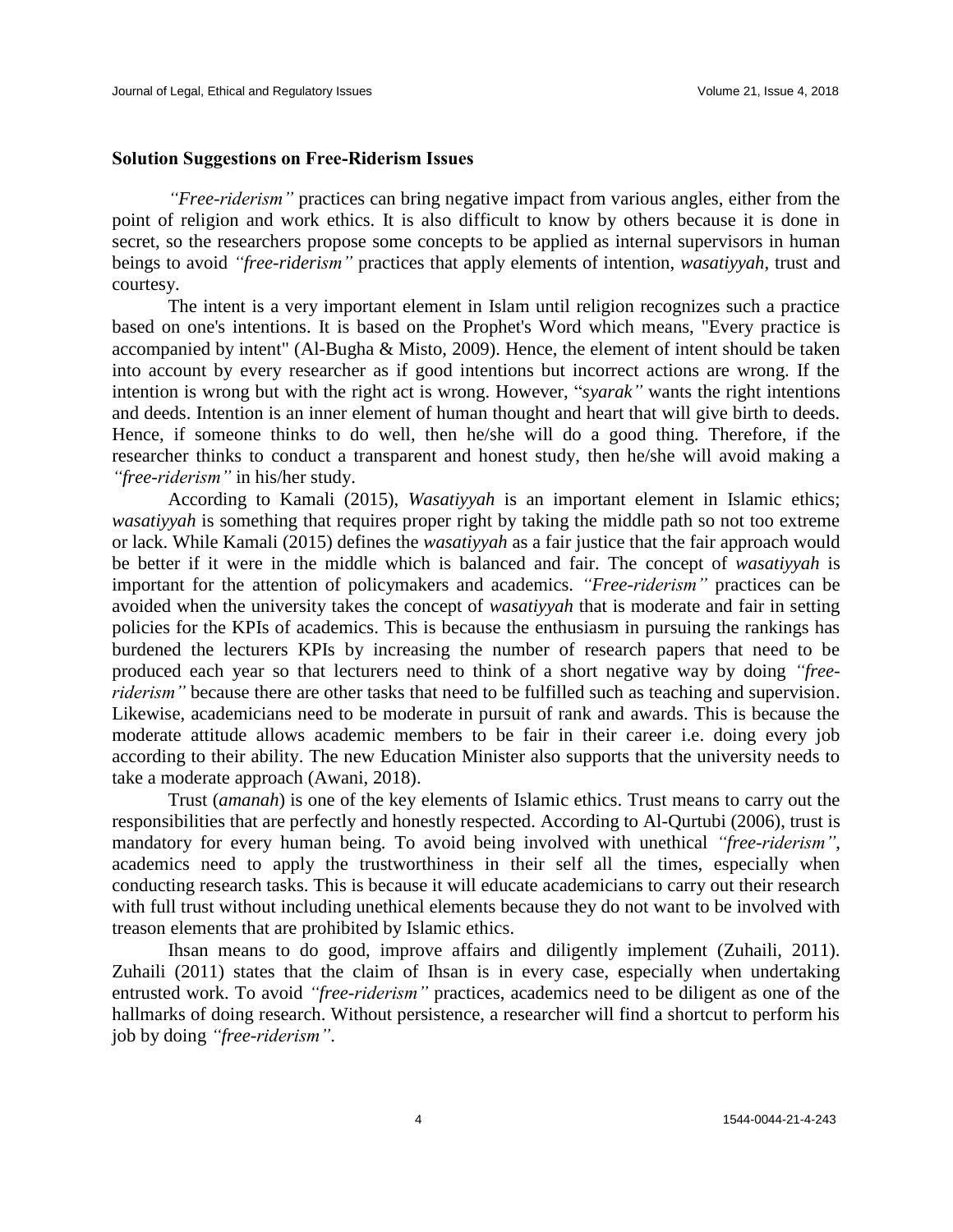#### **CONCLUSION**

*"Free-riderism"* even though externally it is a good thing to do which to help one another among academics, it is an act that is not in line with Islamic ethics because there are elements of treachery, fraud and trick that Islam prohibits. Hence, in order to prevent *"freeriderism*" practices from being widespread until it can be damaging development of human capital and eliminating the concept of scholarship among academics in Malaysia, the researcher proposes that elements of intent, *wasatiyyah* and courtesy apply to those involved in the field of research. This is because they act as a guard to prevent an individual to make a *"free-riderism"*  that is difficult to know by others.

#### **ACKNOWLEDGEMENT**

This study is funded by the Research University grant of Universiti Sains Malaysia (1001/PHUMANITI/816290), Penang.

#### **REFERENCES**

- Abdullah, A.H. (2018). *Ranking, rating among universities of attraction*. Retrieved from [https://www.bharian.com.my/kolumnis/2018/07/447199/ranking-penarafan-antara-penarik-kualiti](https://www.bharian.com.my/kolumnis/2018/07/447199/ranking-penarafan-antara-penarik-kualiti-universiti)[universiti](https://www.bharian.com.my/kolumnis/2018/07/447199/ranking-penarafan-antara-penarik-kualiti-universiti)
- Al-Bu'la, A.M. (2012). *Mukhtasar al-fatawa al-mesriyyah*. Beirut: Dar al-Kutub al-'Ilmiyyah.
- Al-Bugha, M.D., & Misto, M. (2009). *Al-wafi.* Dimasyq: Dar al-Mustafa.
- Al-Qurtubi, M.A. (2006). *Al-Jami'li Ahkam al-Qur'an*. Qaherah: Muassasah al-Risalah.
- Al-Zahabi, M.A. (2013). *Al-Kabair*. Beirut: Dar al-Bashair.
- Aminah, M.Y. (2017). *Academic hakis integrity cheating.* Retrieved from http://www.utusan.com.my/rencana/utama/kecurangan-hakis-integriti-akademik-1.450500
- Awani. (2018). *Why do IPTAs have the madness of ranking?-Maszlee*. Retrieved from http://www.astroawani.com/berita-malaysia/mengapa-ipta-ada-kegilaan-mengejar-ranking-maszlee-180885
- Hashim, R. (2010). Publication of reinsurance, places and issues and other ethics of violations in publications in Malaysia. *Journal of Media Studies Malaysia*, *8*(1), 99-107.
- Hassan, M.K. (2015). The concept of Wasatiyyah and the Place of Islamic Moderation. *Applications of Wasatiyyah in the Contemporary Muslim World*, 1-43.
- Huda, M., Yusuf, J.B., Azmi, J.K., & Nasir, Z.G. (2016). *Al-Zarnūjī's concept of knowledge ('ilm)*. *SAGE Open, 6*(3), 1-13.
- Ibn-Qudamah, A.A. (2014). *Al-Mughni*. Al-Qahirah: Dar al-Hadith.
- Jasmi, K.M. (2012). *Qualitative research in social science.* Johor Bharu: Universiti Teknologi Malaysia.
- Kamali, M.H. (2015). *The middle path of moderation in Islam: The Qur'anic principle of wasatiyyah*. United States Oxford University Press.
- Khairuldin, W.M.K.F. (2017). *Amalan 'Boncengan Gratis' Dalam Dunia Akademik Menurut Perspektif Islam*. Proceeding Paper at the International Seminar on Islamic Jurisprudence in Contemporary Society (ISLAC 2017), Terengganu.
- Khairunneezam, M.N. (2017). *Banteras the symptoms of plagiarism*. Retrieved from <http://www.utusan.com.my/rencana/forum/banteras-gejala-plagiarisme-1.513089>
- KPM (2015). *Education blueprint 2015-2025 (higher education)*. Putrajaya: Ministry of Education Malaysia.
- LaFollette, M.C. (1992). *Stealing into print-fraud plagiarism and misconduct in scientific publishing*. Berkeley: University of California Press.